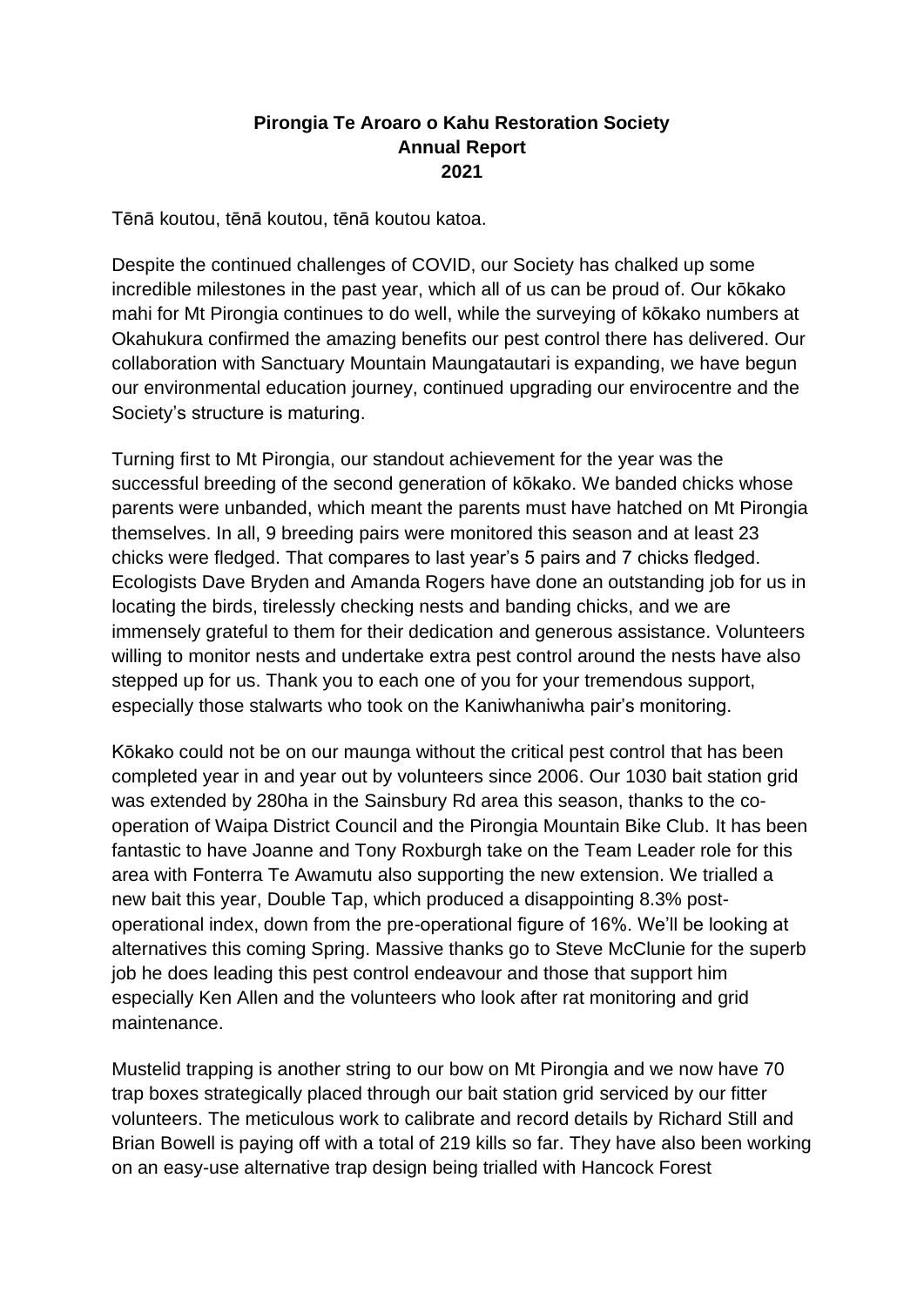Management and we appreciate the positive support Hancocks are giving us. Richard is stepping down from the committee from this AGM but will continue as Team Lead for mustelid trapping, for which we are very grateful. I understand he has plans to expand his empire, I mean trap lines, in the coming months.

Completing the pest reduction side of things, a 1080 operation covering the Forest Park beyond our control area was completed in September last year, successfully reducing possums to a zero index. Any kōkako outside our grid benefited from this work, especially the pair that nested successfully at Kaniwhaniwha, so we appreciate the collaboration for this operation with the Department of Conservation and Waikato Regional Council.

Monitoring of *Dactylanthus taylorii* populations on Pirongia continues as a partnership with DoC. This year, 9 new plants were found, and good seed set confirmed at a number of sites, which is really encouraging. A big thank you to Alison Sellars who co-ordinates the small team who look after this quirky native parasitic plant.

Moving now to our Okahukura pest control project to protect kōkako at Northern Pureora Forest, we broke another record this year for the most volunteers participating in a baiting day: 75. Our mahi reduced rat populations from 34% before baiting to 4%, a pleasing result. A census of kōkako there was completed in May, which showed numbers increasing to 92 pairs compared to the last census in 2016 of 45. This is a strong endorsement of our 1,000ha pest control and wouldn't be possible without the terrific commitment of Dianne and Selwyn June who lead the project and the magnificent support from Gerry Kessels, DoC Maniapoto Office, the University of Waikato's Science Students Association and the Waikato Tramping Club. Heartfelt thanks to you all. Because of our kōkako mahi on Pirongia and at Okahukura, we were selected recently to feature in Predator Free 2050's 5-year report as being an exemplar of courage. We're thrilled to be recognised in this way.

On the environmental education front, we treasure the great working relationship we have with Purekireki Marae and Nimbus Media in developing online resources about Mt Pirongia and allowing mana whenua's stories relating to Mt Pirongia to be told. Local iwi representatives Tom and Hariru Roa and Haupai Puke have been most gracious in sharing their cultural perspectives, and the professionalism and generosity of David Woodcock and Dawn Tuffery from Nimbus Media has really carried the project. We're hoping to launch the resources later in the year. In the meantime, Joanne Roxburgh has been an absolute star in helping us meet the increasing requests from schools for day visits to Pirongia maunga while Selwyn June's regular trips up the maunga remain popular with the Pirongia possum boys. Andy Bryant has been a great mentor and more on all things education and strategy – thank you for your sound advice.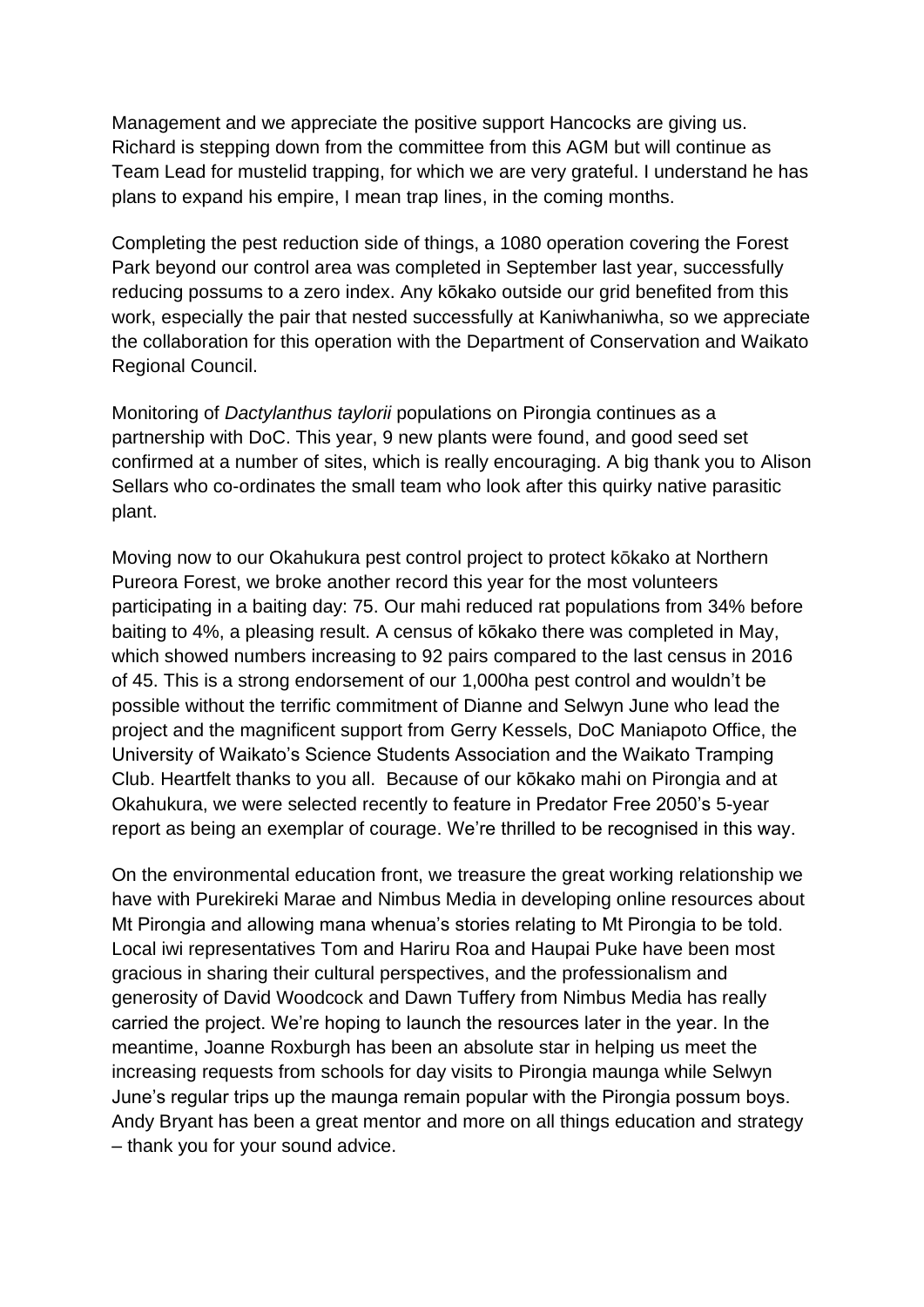We are able to showcase Oliver McLeod's Map of Pirongia's Volcanic History at our envirocentre now thanks to Peter Smits' framing workmanship and we also undertake eDNA sampling of local streams, often involving schools, as this technology can identify the myriad life forms present in a catchment. We're even helping the South Island Kōkako Charitable Trust by taking eDNA samples from the sites we manage with low densities of kōkako to give them an idea of population thresholds needed for a kōkako signal to show up.

Collaboration with Sanctuary Mountain Maungatautari continues with exciting developments on two fronts. Firstly, an ecological corridor is being proposed that would link Pirongia maunga with Maungatautari along the Mangapiko Stream. This will be a landscape-scale restoration project involving iwi, NZ Landcare Trust and others and has the potential to be transformational. Initial funding has been secured for two staff members and ground works with NZ Landcare Trust the employer, and we are hopeful that momentum will gather pace as others join in. Secondly, 40 Titipounamu/Rifleman were translocated from Pirongia to Maungatautari in May to re-establish New Zealand's smallest native bird species there. It has been a first for us to be a donor site for a translocation and is an important reminder that many small and unseen species benefit from our pest control.

From an organisational perspective, we have been working on restructuring the Society to separate our governance and management roles, and to also give effect to Te Tiriti o Waitangi. Tom Davies and a subcommittee have done a sterling job in leading the rule changes and the Special General Meeting processes. Sincere thanks for your efforts. We have made progress with our envirocentre upgrade but aren't ready yet to be officially open to the public. From a staffing perspective, we farewelled our operations co-ordinator Gemma Fernihough, and welcomed Mihiwaatara Hohepa as her replacement.

Our full-on programme of projects and activities would not be possible without grants and donations, and we give enormous thanks to the following who have generously supported us over the past year:

| <b>Grants</b>                                                                  |                | <b>Purpose</b>                                                                   |
|--------------------------------------------------------------------------------|----------------|----------------------------------------------------------------------------------|
| <b>WRC Natural Heritage Grant</b>                                              | 74,400.00      | Pirongia Pest Control and Operations                                             |
| DoC Grant Pirongia Kōkako                                                      | 30,118.00      | Pirongia Kōkako Monitoring                                                       |
| DoC Grant 5-218: Okahukura Project                                             | 22,500.00      | Okahukura Pest Control                                                           |
| DoC Grant 4-025: Okahukura Project<br>Waikato Catchment Ecological Enhancement | \$<br>9,200.00 | Okahukura Pest Control                                                           |
| Trust                                                                          | \$<br>6,500.00 | Pirongia Grid Maintenance                                                        |
| <b>Trust Waikato</b>                                                           | \$<br>9,000.00 | <b>Environmental Education</b><br><b>Ecological Corridor Project and General</b> |
| Waikato Ecological Restoration Trust                                           | \$<br>5,000.00 | Expenses                                                                         |
| <b>WRC SSCIF Grant Okahukura</b>                                               | \$<br>5,000.00 | Okahukura Pest Control                                                           |
| Pacific Development and Conservation Fund                                      | \$<br>4,200.00 | Iwi Specialist Input to Environmental                                            |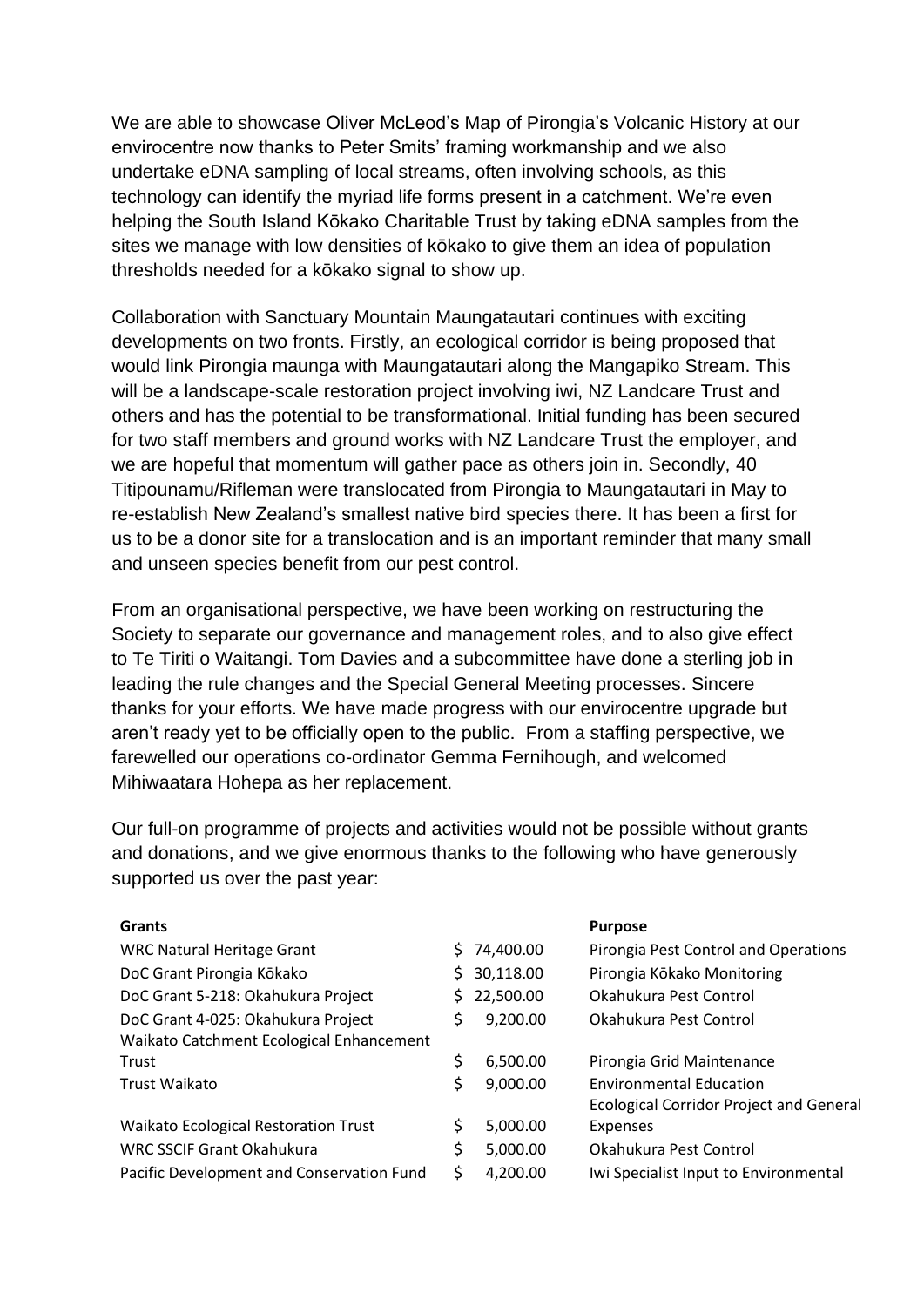| <b>Grand Total</b>                                  | \$206,508.00    |                                                    |
|-----------------------------------------------------|-----------------|----------------------------------------------------|
| Total                                               | \$11,390.00     |                                                    |
| G Kessels                                           | \$<br>2,390.00  | Vehicle use and fieldwork expenses at<br>Okahukura |
| <b>In-kind Support</b><br>Frontier Scaffolding Ltd: | \$9,000.00      | Preparing and repainting envirocentre roof         |
| <b>Total</b>                                        | 25,700.00<br>\$ |                                                    |
| Waipa Networks                                      | \$              | 700.00<br>Mt Pirongia Pest Control                 |
| DV Bryant Trust                                     | 25,000.00<br>S. | <b>Environmental Education</b>                     |
| <b>Donations</b>                                    |                 |                                                    |
| <b>Total Grants</b>                                 | \$169,418.00    |                                                    |
| <b>COGS Grant</b>                                   | 1,500.00<br>S   | Volunteer expenses                                 |
| <b>WDC Pirongia Ward Discretionary Grant</b>        | \$<br>2,000.00  | Envirocentre costs                                 |
|                                                     |                 | <b>Educational Development</b>                     |

Another crucial resource for us is volunteers – you are all awesome! Our registered volunteer numbers now stand at 393. Volunteer hours came to 10,639 this year involving 219 people representing a 14% increase on last year's hours, mainly due to the kōkako mahi, mustelid trapping and dactylanthus monitoring. At present, we have 164 members and sponsors of hectares, and 60 hectares of pest control are currently sponsored. Our Mangakaraa podcast, available for free on the internet [http://www.youtube.com/watch?v=ZO-Gxc1yfWk,](http://www.youtube.com/watch?v=ZO-Gxc1yfWk) now has over 4,864 views, while our facebook page has 1,719 followers and 1,538 likes.

The powerhouse behind all this work is my committee. Each of you are a jewel in your own right: brilliant, sharp, and precious beyond price. You are all totally committed to our mission of bringing our maunga back to life, and the phenomenal achievements we are racking up as volunteers is a testament to your passion and perseverance. A humungous thank you to you. Regrettably, we are losing a few of you: Parva Zareie, Richard Still and Greg Hill are all stepping down from the committee but thankfully are continuing with the society as volunteers. We appreciate the massive input you have made to our operations.

Outside of the committee we have others that need to be acknowledged too: our key collaboration partners DoC Hamilton office, Anne Aitken for HR services, the MenzShed Te Awamutu for mustelid trap box production, Waipa District Council and Pirongia Forest Park Lodge. Thank you for your superb support.

At a Government level we are seeing more policy being produced to get serious about protecting native biodiversity, but realistically the scale of the issue means landowners and volunteers will need to play a significant part in it all. It is obvious to me that everyone, no matter who they are or what they do, has a role in ensuring